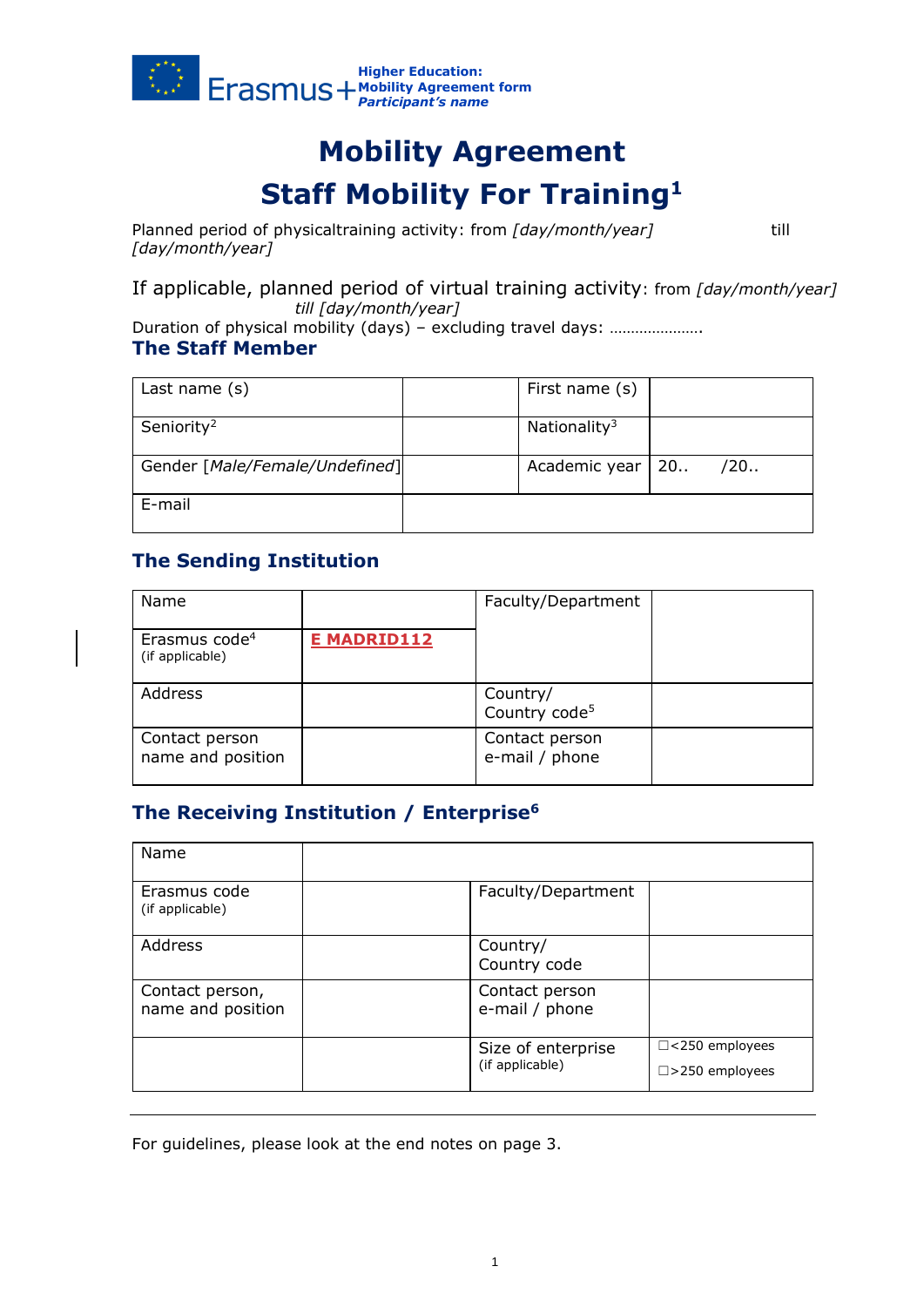

# **Section to be completed BEFORE THE MOBILITY**

## **I. PROPOSED MOBILITY PROGRAMME**

Language of training: ………………………………………

Is the mobility a part of a blended mobility programme?  $\Box$  Yes  $\Box$  No

| <b>Overall objectives of the mobility:</b>                                                                                             |
|----------------------------------------------------------------------------------------------------------------------------------------|
|                                                                                                                                        |
| Training activity to develop pedagogical and/or curriculum design skills:<br>Yes $\Box$ No $\Box$                                      |
| Added value of the mobility (in the context of the modernisation and<br>internationalisation strategies of the institutions involved): |
|                                                                                                                                        |
| <b>Activities to be carried out:</b>                                                                                                   |
|                                                                                                                                        |
|                                                                                                                                        |
| Expected outcomes and impact (e.g. on the professional development of the<br>staff member and on both institutions):                   |
|                                                                                                                                        |

## **II. COMMITMENT OF THE THREE PARTIES**

By signing**<sup>7</sup>** this document, the staff member, the sending institution and the receiving institution/enterprise confirm that they approve the proposed mobility agreement.